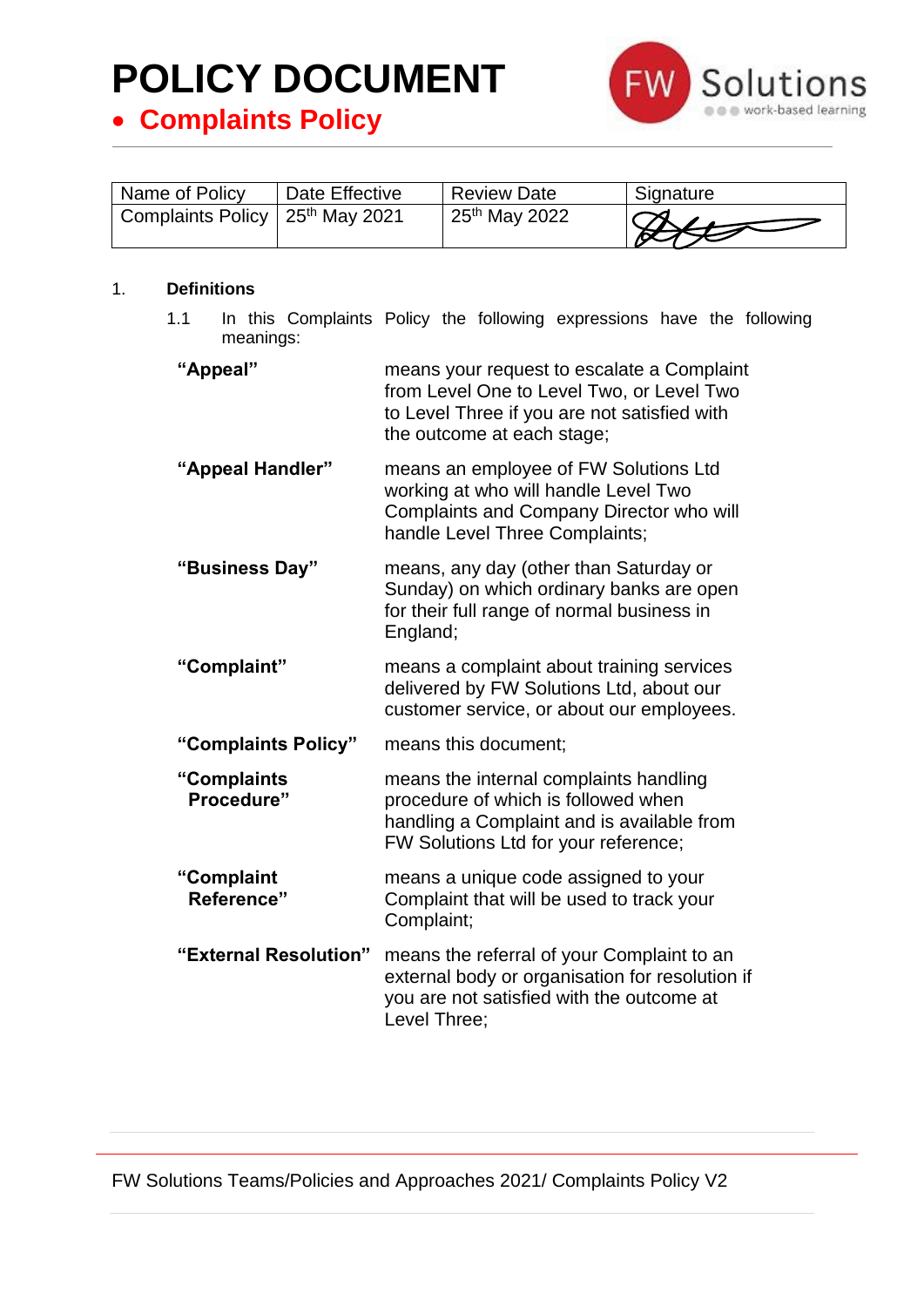• **Complaints Policy**



| "Level One"                      | means the first stage in our complaints<br>handling procedure under which your<br>Complaint will be handled by a Level One<br><b>Complaint Handler;</b>                                                 |
|----------------------------------|---------------------------------------------------------------------------------------------------------------------------------------------------------------------------------------------------------|
| "Level One Complaint<br>Handler" | means an employee of FW Solutions Ltd<br>working at customer face to face level e.g.<br>TLC who will handle Level One Complaints;                                                                       |
| "Level Two"                      | means the second stage in our complaints<br>handling procedure under which you may<br>appeal the outcome of a Level One<br>Complaint. Your Complaint will be handled<br>by Level Two Complaint Handler; |
| "Level Two Complaint<br>Handler" | means an employee of FW Solutions Ltd<br>working at management level who will<br>handle Level Two Complaints; e.g. Marketing<br>Manager, DSL                                                            |
| "Level Three"                    | means the third and final stage in our<br>complaints handling procedure under which<br>you may appeal the outcome of a Level Two<br>Complaint. Your Complaint will be handled<br>by an Appeal Handler.  |

#### 2. **Purpose of this Complaints Policy**

- 2.1 FW Solutions Ltd welcomes and encourages feedback of all kinds from our customers. If you have a Complaint about our services, our customer service, our employees, or our learners not only do we want to resolve it to your satisfaction but we also want to learn from it in order to improve our business and customer experience in the future.
- 2.2 It is our policy to resolve Complaints quickly and fairly, where possible without recourse to formal investigations or external bodies. In particular, the aims of this Complaints Policy are:
	- 2.2.1 To provide a clear and fair procedure for any customers who wish to make a Complaint about FW Solutions Ltd, our training services our customer service, or about our employees;
	- 2.2.2 To ensure that everyone working for or with FW Solutions Ltd knows how to handle Complaints made by our customers;
	- 2.2.3 To ensure that all Complaints are handled equally and in a fair and timely fashion;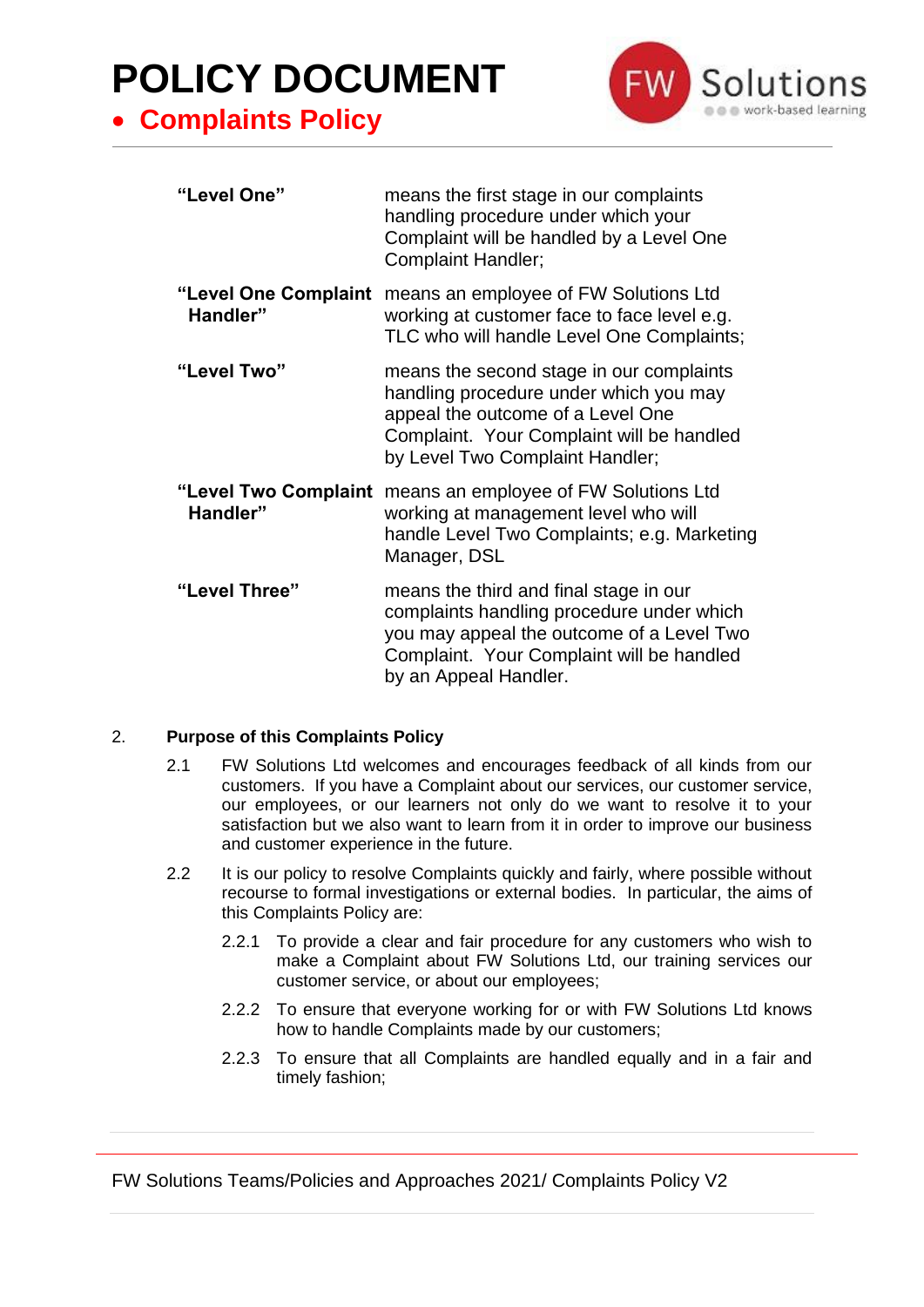• **Complaints Policy**



2.2.4 To ensure that important information is gathered from Complaints and used in the future to avoid such a situation arising again.

#### 3. **What this Complaints Policy Covers**

- 3.1 This Complaints Policy applies to **t**he provision of training services by FW Solutions Ltd, to our customer service and to our employees.
- 3.2 For the purposes of this Complaints Policy, any reference to FW Solutions Ltd also includes our employees.
- 3.3 Complaints may relate to any of our activities and may include (but not be limited to):
	- 3.3.1 The quality of customer service you have received from FW Solutions Ltd;
	- 3.3.2 The behaviour and/or professional competence of our employees;
	- 3.3.3 Problems associated with the delivery of training by FW Solutions Ltd;
	- 3.3.4 Poor service or other problems associated with the provision of services by FW Solutions Ltd;
	- 3.3.5 The following are not considered to be Complaints and should therefore be directed to the appropriate person **OR** department:
	- 3.3.6 General questions about our services;
	- 3.3.7 Matters concerning contractual or other legal disputes;
	- 3.3.8 Formal requests for the disclosure of information, for example, under the General Data Protection Regulation;

#### **4 Making a Complaint**

- 4.1 All Complaints, whether they concern our services, our customer service, or our employees, should be made in one of the following ways:
- 4.2 In writing, addressed to Rodney Hardy, Director, Windsor House, Cornwall Road, Harrogate. HG1 2PW;
- 4.3 By email, addressed to r.hardy@fwsolutions.net ;
- 4.4 When making a Complaint, you will be required to provide the following information in as much detail as is reasonably possible:
- 4.5 Your name, address, telephone number and email address (We will contact you using your preferred contact method as your Complaint is handled);
- 4.6 If you are making a Complaint on behalf of someone else, that person's name and contact details as well as your own;
- 4.7 If you are making a Complaint about a particular employee, further details of your Complaint including, as appropriate, all times, dates, events, and people involved;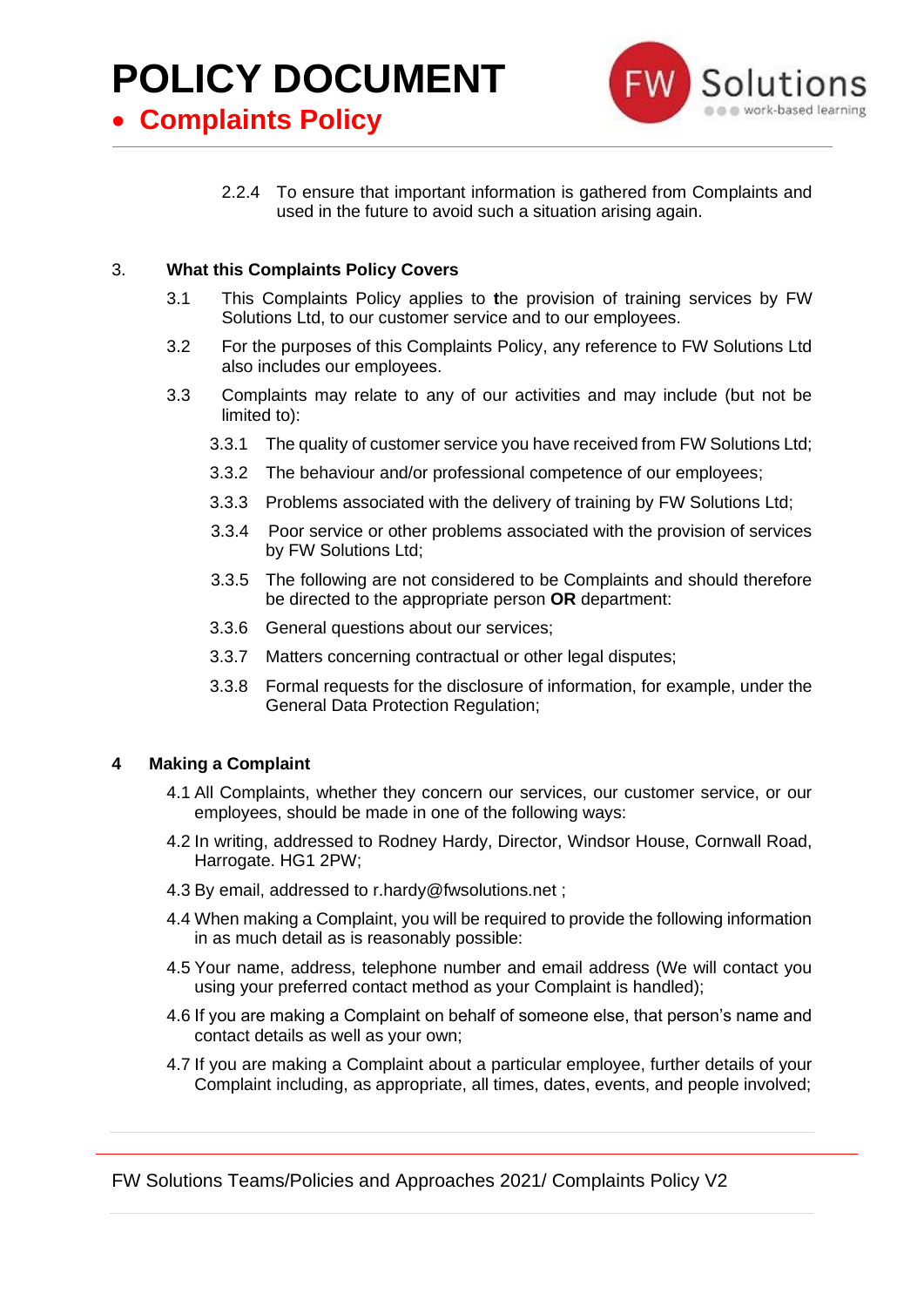• **Complaints Policy**



- 4.8 Details of any documents or other evidence you wish to rely on in support of your Complaint;
- 4.9 Details of what you would like FW Solutions Ltd to do to resolve your Complaint and to put things right. (Please note that whilst we will make every reasonable effort to accommodate such requests, we are not bound to take any action beyond that which we may be contractually or otherwise legally obliged to take.)

#### **5 How We Handle Your Complaint**

5.1 FW Solutions Ltd operates a three-stage complaints handling procedure. Following our Complaints Procedure, our aim is to always resolve Complaints to your satisfaction at Level One without further recourse to Level Two or Level Three. If you are not satisfied at the end of Level One, you may escalate your Complaint to Level Two. If you are not satisfied at the end of Level Two your Complaint may be escalated to Level Three at which point it will be handled by Sandra Hardy, Company Director. If you are still not satisfied at the end of Level Three, Complaints may progress to External Resolution as detailed below.

#### 5.2 **Level One**:

- 5.2.1 Upon receipt of your Complaint, R. Hardy, Director identified above in Section 4.1 will log the Complaint in our Management Information System and will acknowledge receipt of it in writing within 3 working days, giving you a Complaint Reference.
- 5.2.2 When we acknowledge receipt of your Complaint we will also provide details of your Level One Complaint Handler.
- 5.2.3 If your Complaint relates to a specific employee, that person will be informed of your Complaint and given a fair and reasonable opportunity to respond. Any communication between you and the employee in question should take place only via the Level One Complaint Handler and we respectfully ask that you do not contact the employee in question directly concerning the Complaint while we are working to resolve it.
- 5.2.4 If we require any further information or evidence from you, the Level One Complaint Handler will contact you as quickly as is reasonably possible to ask for it. We ask that you use reasonable efforts to supply any such information or evidence quickly in order to avoid delaying the complaints handling process. If you are for any reason unable to provide such information or evidence we will use all reasonable efforts to proceed without it, however please be aware that we will not ask for further information or evidence unless we consider it important to the successful resolution of your Complaint.
- 5.2.5 We aim to resolve Level One Complaints within 14 working days, however in some cases, particularly if your Complaint is of a complex nature, this may not be possible. If this is not possible for any reason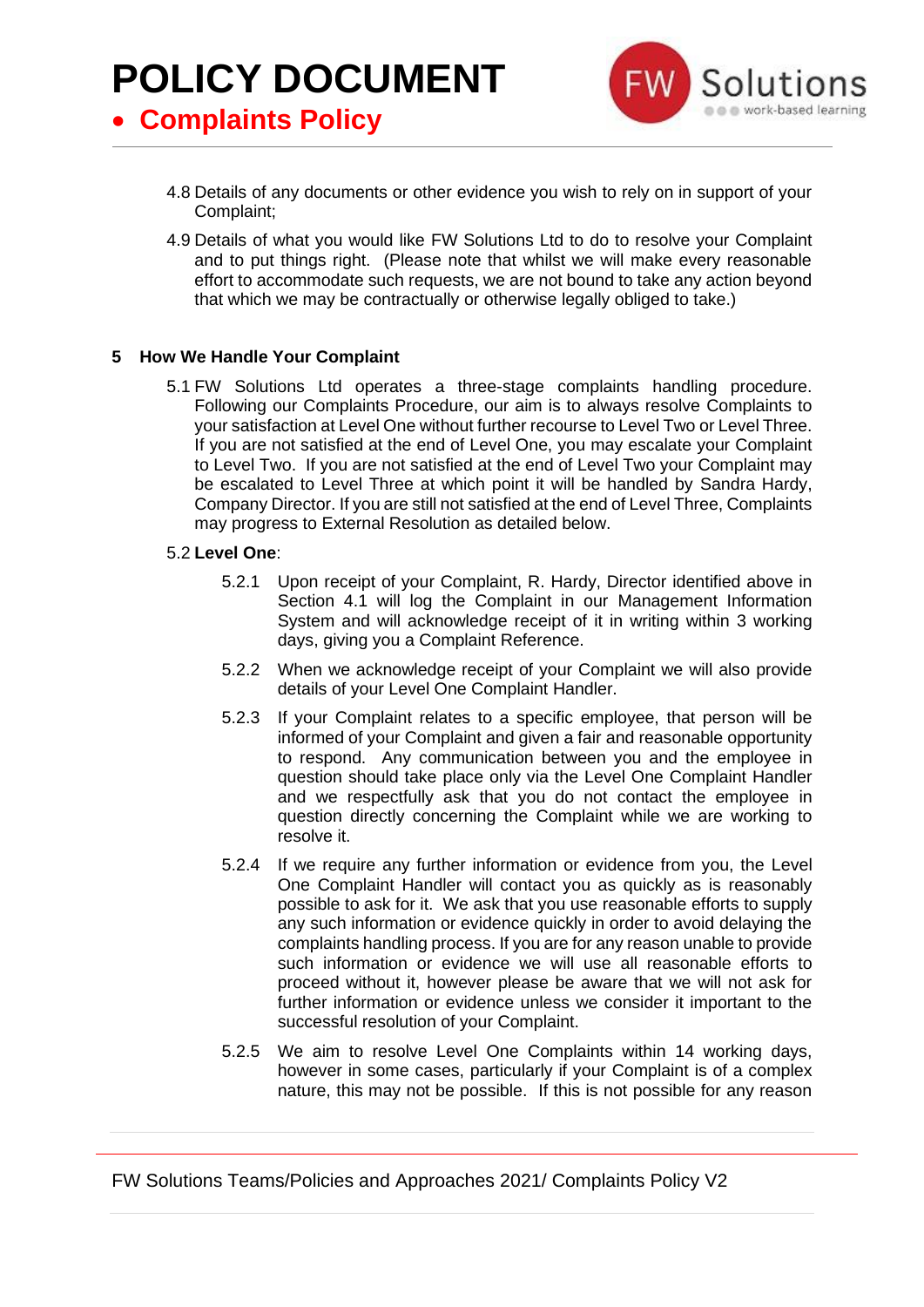• **Complaints Policy**



you will be informed of the delay, the likely length of the delay and the reasons for it.

5.2.6 The conclusion of the Level One complaints procedure, regardless of the outcome, we will provide you with full details of our investigation, our conclusions from that investigation, and any action taken as a result. You will also be reminded of your right to appeal our decision and escalate the complaint to Level Two.

#### 5.3 **Level Two**:

- 5.3.1 If you are not satisfied with the resolution of your complaint at Level One, you may request that the Complaint be escalated to Level Two with 7 working days, where your Complaint will be handled by management level members of our team.
- 5.3.2 Escalation requests, quoting your original Complaint Reference, should be directed to your Level One Complaint Handler who will forward the request to an appropriate Level Two Complaint Handler. Receipt of escalation requests will be acknowledged in writing within 3 working days. When we acknowledge receipt of your escalation request, we will also provide details of your Level Two Complaint Handler.
- 5.3.3 If your Complaint relates to a specific employee, that person will be informed of your Level Two Complaint and given a further opportunity to respond. Any communication between you and the employee in question should take place only via the Level Two Complaint Handler and we respectfully ask that you do not contact the employee in question directly concerning the Complaint while we are working to resolve it.
- 5.3.4 If we require any further information or evidence from you, the Level Two Complaint Handler will contact you as quickly as is reasonably possible to ask for it. We ask that you use reasonable efforts to supply any such information or evidence to us quickly in order to avoid delaying the complaints handling process. If you are for any reason unable to provide such information or evidence we will use all reasonable efforts to proceed without it, however please be aware that we will not ask for further information or evidence unless we consider it important to the successful resolution of your Complaint.
- 5.3.5 We aim to resolve Level Two Complaints within 14 working days, however in some cases, particularly if your Complaint is of a complex nature, this may not be possible. If this is not possible for any reason you will be informed of the delay, the likely length of the delay and the reasons for it.
- 5.3.6 At the conclusion of the Level Two complaints procedure, regardless of the outcome, we will provide you with full details of our investigation, our conclusions from that investigation, and any action taken as a result. You will also be reminded of your right to appeal our decision and escalate the complaint to Level Three.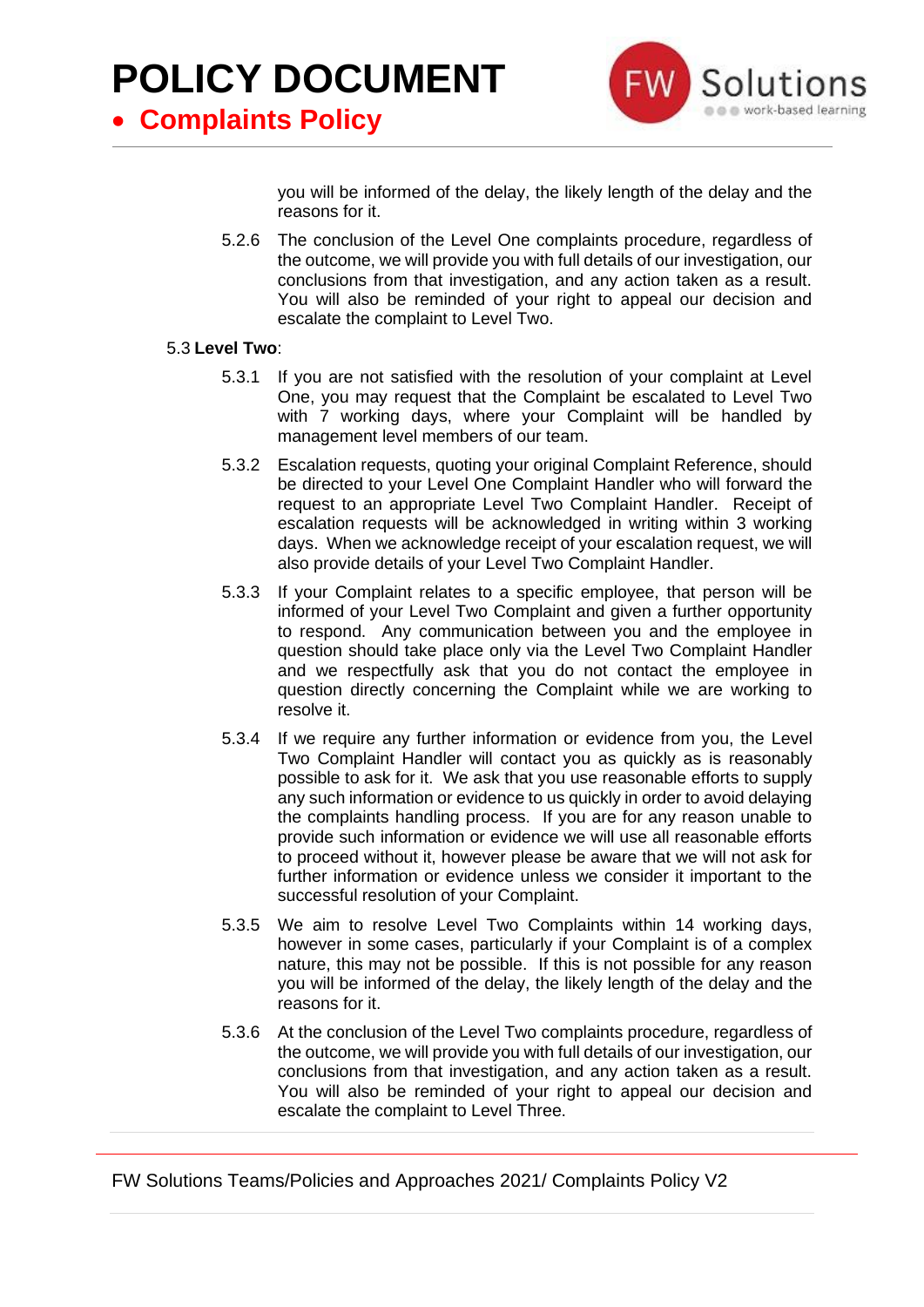

#### 5.4 **Level Three**:

- 5.4.1 If you are not satisfied with the resolution of your complaint at Level Two, you may appeal the decision within 7 working days, and have the Complaint escalated to Level Three where it will be handled by Sandra Hardy, Managing Director.
- 5.4.2 Appeals, quoting your original Complaint Reference, should be directed to your Level Two Complaint Handler who will forward the request to an appropriate Appeal Handler. Receipt of Appeals will be acknowledged in writing within 3 working days. When we acknowledge receipt of your Appeal we will also provide details of your Appeal Handler.
- 5.4.3 If your Complaint relates to a specific employee, that person will be informed of your Appeal and given a further opportunity to respond. Any communication between you and the employee in question should take place only via the Appeal Handler and we respectfully ask that you do not contact the employee in question directly concerning the Complaint while we are working to resolve it.
- 5.4.4 If we require any further information or evidence from you, the Appeal Handler will contact you as quickly as is reasonably possible to ask for it. We ask that you use reasonable efforts to supply any such information or evidence to us quickly in order to avoid delaying the complaints handling process. If you are for any reason unable to provide such information or evidence we will use all reasonable efforts to proceed without it, however please be aware that we will not ask for further information or evidence unless we consider it important to the successful resolution of your Complaint.
- 5.4.5 We aim to resolve Level Three Complaints within 21 working days, however in some cases, particularly if your Complaint is of a complex nature, this may not be possible. If this is not possible for any reason you will be informed of the delay, the likely length of the delay and the reasons for it.
- 5.4.6 At the conclusion of the Level Three procedure, regardless of the outcome, we will provide you with full details of our investigation, our conclusions from that investigation, and any action taken as a result. Our decision at this stage is final, subject to your right to seek External Resolution of your Complaint.
- 5.4.7 As we are regulated by **OFSTED, the ESFA and the Awarding Organisations (Pearson, NCFE & ProQual)** you, as our customer, have the right to seek External Resolution of your Complaint from those organisations if you are not satisfied with the outcome of your Complaint at Level Three.
- 5.4.8 Conflict Resolution: For details of complaint and conflict resolution mechanisms contact the FW Solutions administration team,